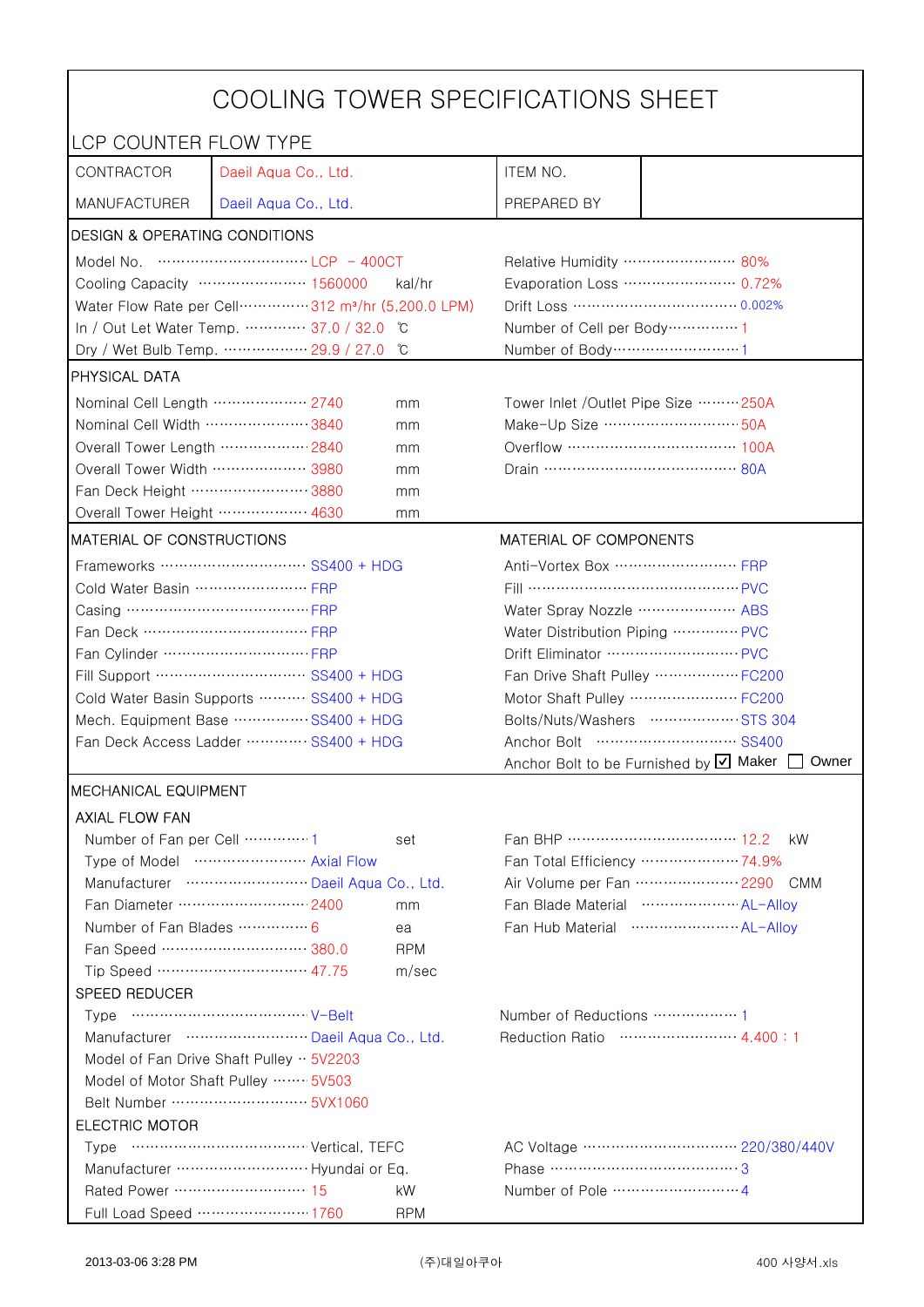| COOLING TOWER SPECIFICATIONS SHEET      |                                                                                 |                                |                                                 |                                |  |
|-----------------------------------------|---------------------------------------------------------------------------------|--------------------------------|-------------------------------------------------|--------------------------------|--|
| LCP COUNTER FLOW TYPE                   |                                                                                 |                                |                                                 |                                |  |
| CONTRACTOR                              | Daeil Aqua Co., Ltd.                                                            |                                | ITEM NO.                                        |                                |  |
| <b>MANUFACTURER</b>                     | Daeil Aqua Co., Ltd.                                                            |                                | PREPARED BY                                     |                                |  |
| DESIGN & OPERATING CONDITIONS           |                                                                                 |                                |                                                 |                                |  |
|                                         |                                                                                 |                                | Relative Humidity …………………… 80%                  |                                |  |
|                                         | Cooling Capacity ………………… 3120000                                                | kal/hr                         |                                                 | Evaporation Loss ………………… 0.72% |  |
|                                         | Water Flow Rate ························· 624 m <sup>3</sup> /hr (10,400.0 LPM) |                                |                                                 | Drift Loss …………………………… 0.002%  |  |
|                                         | In / Out Let Water Temp.  37.0 / 32.0                                           | ĬС                             | Number of Cell per Body ··············· 2       |                                |  |
|                                         | Dry / Wet Bulb Temp.  29.9 / 27.0                                               | °C                             | Number of Body ······························1  |                                |  |
| <b>PHYSICAL DATA</b>                    |                                                                                 |                                |                                                 |                                |  |
| Nominal Cell Length ……………… 2740         |                                                                                 | mm                             | Tower Inlet / Outlet Pipe Size  250A            |                                |  |
| Nominal Cell Width 3840                 |                                                                                 | mm                             | Make-Up Size ………………………… 50A                     |                                |  |
| Overall Tower Length  5680              |                                                                                 | mm                             | Overflow …………………………… 100A                       |                                |  |
| Overall Tower Width ……………… 3980         |                                                                                 | mm                             | Drain ………………………………… 80A                         |                                |  |
| Fan Deck Height …………………… 4185           |                                                                                 | mm                             |                                                 |                                |  |
| Overall Tower Height  4935              |                                                                                 | mm                             |                                                 |                                |  |
| <b>MATERIAL OF CONSTRUCTIONS</b>        |                                                                                 |                                | MATERIAL OF COMPONENTS                          |                                |  |
|                                         | Frameworks ……………………… SS400 + HDG                                                |                                | Anti-Vortex Box ……………………… FRP                   |                                |  |
| Cold Water Basin  FRP                   |                                                                                 |                                | Fill …………………………………… PVC                         |                                |  |
| Casing ………………………………… FRP                |                                                                                 |                                | Water Spray Nozzle ………………… ABS                  |                                |  |
| Fan Deck …………………………… FRP                |                                                                                 |                                | Water Distribution Piping  PVC                  |                                |  |
|                                         |                                                                                 | Drift Eliminator ……………………… PVC |                                                 |                                |  |
| Fill Support ………………………… SS400 + HDG     |                                                                                 |                                | Fan Drive Shaft Pulley  FC200                   |                                |  |
| Cold Water Basin Supports  SS400 + HDG  |                                                                                 | Motor Shaft Pulley  FC200      |                                                 |                                |  |
| Mech. Equipment Base SS400 + HDG        |                                                                                 | Bolts/Nuts/Washers  STS 304    |                                                 |                                |  |
| Fan Deck Access Ladder ………… SS400 + HDG |                                                                                 |                                | Anchor Bolt to be Furnished by Ø Maker<br>Owner |                                |  |
| <b>MECHANICAL EQUIPMENT</b>             |                                                                                 |                                |                                                 |                                |  |
| <b>AXIAL FLOW FAN</b>                   |                                                                                 |                                |                                                 |                                |  |
| Number of Fan per Cell 1                |                                                                                 | set                            | Fan BHP …………………………… 12.2                        | kW.                            |  |
| Type of Model  Axial Flow               |                                                                                 | Fan Total Efficiency  74.9%    |                                                 |                                |  |
|                                         | Manufacturer  Daeil Aqua Co., Ltd.                                              |                                |                                                 | Air Volume per Fan  2290 CMM   |  |
|                                         | Fan Diameter ……………………… 2400                                                     | mm                             |                                                 | Fan Blade Material  AL-Alloy   |  |
| Number of Fan Blades  6                 |                                                                                 | ea                             |                                                 |                                |  |
|                                         | Fan Speed ………………………… 380.0                                                      | <b>RPM</b>                     |                                                 |                                |  |
|                                         | Tip Speed ………………………… 47.75                                                      | m/sec                          |                                                 |                                |  |
| SPEED REDUCER                           |                                                                                 |                                |                                                 |                                |  |
|                                         |                                                                                 |                                |                                                 |                                |  |
| Manufacturer  Daeil Aqua Co., Ltd.      |                                                                                 |                                | Reduction Ratio …………………… 4.400:1                |                                |  |
|                                         | Model of Fan Drive Shaft Pulley $\cdot \cdot$ 5V2203                            |                                |                                                 |                                |  |
|                                         | Model of Motor Shaft Pulley  5V503                                              |                                |                                                 |                                |  |
|                                         |                                                                                 |                                |                                                 |                                |  |
| <b>ELECTRIC MOTOR</b>                   |                                                                                 |                                |                                                 |                                |  |
|                                         |                                                                                 |                                |                                                 |                                |  |
|                                         |                                                                                 |                                | Phase ……………………………………3                           |                                |  |
| Rated Power ……………………… 15                |                                                                                 | kW                             |                                                 |                                |  |
|                                         | Full Load Speed ………………… 1760                                                    | <b>RPM</b>                     |                                                 |                                |  |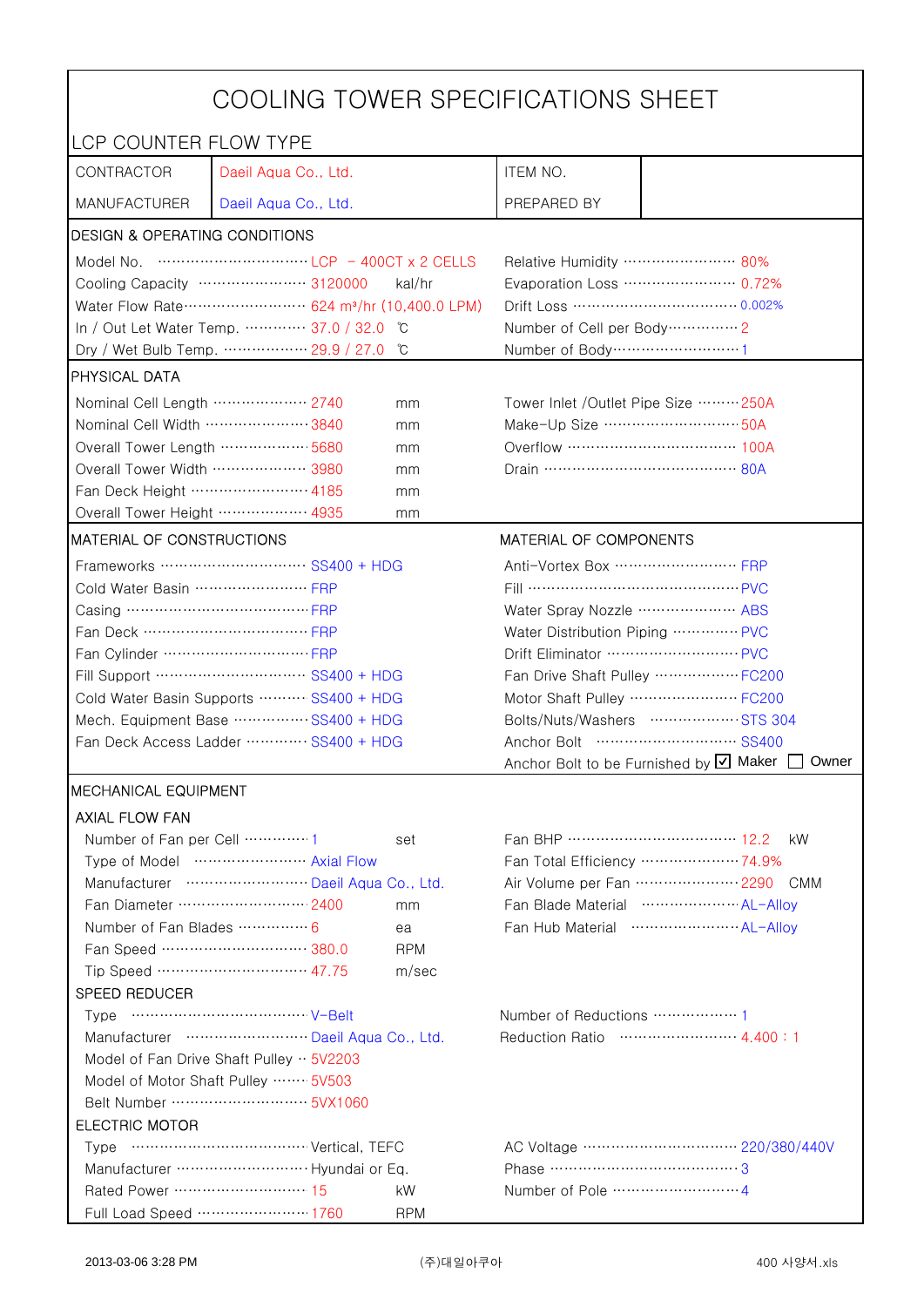|                                                                                                                                                                                                                                                                                                                                      | COOLING TOWER SPECIFICATIONS SHEET                                             |                                        |                                                     |                                |  |
|--------------------------------------------------------------------------------------------------------------------------------------------------------------------------------------------------------------------------------------------------------------------------------------------------------------------------------------|--------------------------------------------------------------------------------|----------------------------------------|-----------------------------------------------------|--------------------------------|--|
| LCP COUNTER FLOW TYPE                                                                                                                                                                                                                                                                                                                |                                                                                |                                        |                                                     |                                |  |
| CONTRACTOR                                                                                                                                                                                                                                                                                                                           | Daeil Aqua Co., Ltd.                                                           |                                        | ITEM NO.                                            |                                |  |
| <b>MANUFACTURER</b>                                                                                                                                                                                                                                                                                                                  | Daeil Aqua Co., Ltd.                                                           |                                        | PREPARED BY                                         |                                |  |
| DESIGN & OPERATING CONDITIONS                                                                                                                                                                                                                                                                                                        |                                                                                |                                        |                                                     |                                |  |
| Model No. $\cdots$ $\cdots$ $\cdots$ $\cdots$ $\cdots$ $\cdots$ $\cdots$ $\cdots$ $\cdots$ $\cdots$ $\cdots$ $\cdots$ $\cdots$ $\cdots$ $\cdots$ $\cdots$ $\cdots$ $\cdots$ $\cdots$ $\cdots$ $\cdots$ $\cdots$ $\cdots$ $\cdots$ $\cdots$ $\cdots$ $\cdots$ $\cdots$ $\cdots$ $\cdots$ $\cdots$ $\cdots$ $\cdots$ $\cdots$ $\cdots$ |                                                                                |                                        | Relative Humidity …………………… 80%                      |                                |  |
|                                                                                                                                                                                                                                                                                                                                      | Cooling Capacity ………………… 4680000                                               | kal/hr                                 |                                                     | Evaporation Loss ………………… 0.72% |  |
|                                                                                                                                                                                                                                                                                                                                      | Water Flow Rate per Cell ··············· 936 m <sup>3</sup> /hr (15,600.0 LPM) |                                        |                                                     |                                |  |
|                                                                                                                                                                                                                                                                                                                                      | In / Out Let Water Temp.  37.0 / 32.0                                          | °C                                     | Number of Cell per Body ················ 3          |                                |  |
|                                                                                                                                                                                                                                                                                                                                      | Dry / Wet Bulb Temp.  29.9 / 27.0                                              | °C                                     | Number of Body ······························1      |                                |  |
| <b>PHYSICAL DATA</b>                                                                                                                                                                                                                                                                                                                 |                                                                                |                                        |                                                     |                                |  |
| Nominal Cell Length ……………… 2740                                                                                                                                                                                                                                                                                                      |                                                                                | mm                                     | Tower Inlet / Outlet Pipe Size  250A                |                                |  |
| Nominal Cell Width 3840                                                                                                                                                                                                                                                                                                              |                                                                                | mm                                     | Make-Up Size ………………………… 50A                         |                                |  |
| Overall Tower Length  8520                                                                                                                                                                                                                                                                                                           |                                                                                | mm                                     | Overflow …………………………… 100A                           |                                |  |
| Overall Tower Width ……………… 3980                                                                                                                                                                                                                                                                                                      |                                                                                | mm                                     | Drain ………………………………… 80A                             |                                |  |
| Fan Deck Height …………………… 4390                                                                                                                                                                                                                                                                                                        |                                                                                | mm                                     |                                                     |                                |  |
| Overall Tower Height ……………… 5140                                                                                                                                                                                                                                                                                                     |                                                                                | mm                                     |                                                     |                                |  |
| <b>MATERIAL OF CONSTRUCTIONS</b>                                                                                                                                                                                                                                                                                                     |                                                                                |                                        | MATERIAL OF COMPONENTS                              |                                |  |
|                                                                                                                                                                                                                                                                                                                                      | Frameworks ……………………… SS400 + HDG                                               |                                        | Anti-Vortex Box ······························· FRP |                                |  |
| Cold Water Basin  FRP                                                                                                                                                                                                                                                                                                                |                                                                                |                                        | Fill …………………………………… PVC                             |                                |  |
| Casing ………………………………… FRP                                                                                                                                                                                                                                                                                                             |                                                                                |                                        | Water Spray Nozzle ………………… ABS                      |                                |  |
| Fan Deck …………………………… FRP                                                                                                                                                                                                                                                                                                             |                                                                                | Water Distribution Piping  PVC         |                                                     |                                |  |
|                                                                                                                                                                                                                                                                                                                                      |                                                                                | Drift Eliminator ……………………… PVC         |                                                     |                                |  |
| Fill Support ………………………… SS400 + HDG                                                                                                                                                                                                                                                                                                  |                                                                                | Fan Drive Shaft Pulley  FC200          |                                                     |                                |  |
| Cold Water Basin Supports  SS400 + HDG                                                                                                                                                                                                                                                                                               |                                                                                | Motor Shaft Pulley  FC200              |                                                     |                                |  |
| Mech. Equipment Base SS400 + HDG                                                                                                                                                                                                                                                                                                     |                                                                                | Bolts/Nuts/Washers  STS 304            |                                                     |                                |  |
| Fan Deck Access Ladder ………… SS400 + HDG                                                                                                                                                                                                                                                                                              |                                                                                | Anchor Bolt to be Furnished by Ø Maker |                                                     |                                |  |
|                                                                                                                                                                                                                                                                                                                                      |                                                                                |                                        |                                                     | Owner                          |  |
| <b>MECHANICAL EQUIPMENT</b><br><b>AXIAL FLOW FAN</b>                                                                                                                                                                                                                                                                                 |                                                                                |                                        |                                                     |                                |  |
| Number of Fan per Cell 1                                                                                                                                                                                                                                                                                                             |                                                                                |                                        | Fan BHP …………………………… 12.2                            | kW.                            |  |
|                                                                                                                                                                                                                                                                                                                                      | Type of Model  Axial Flow                                                      | set                                    |                                                     | Fan Total Efficiency  74.9%    |  |
|                                                                                                                                                                                                                                                                                                                                      | Manufacturer  Daeil Aqua Co., Ltd.                                             |                                        |                                                     | Air Volume per Fan  2290 CMM   |  |
|                                                                                                                                                                                                                                                                                                                                      | Fan Diameter ……………………… 2400                                                    | mm                                     |                                                     | Fan Blade Material  AL-Alloy   |  |
| Number of Fan Blades  6                                                                                                                                                                                                                                                                                                              |                                                                                | ea                                     |                                                     |                                |  |
|                                                                                                                                                                                                                                                                                                                                      | Fan Speed ………………………… 380.0                                                     | <b>RPM</b>                             |                                                     |                                |  |
|                                                                                                                                                                                                                                                                                                                                      | Tip Speed ………………………… 47.75                                                     | m/sec                                  |                                                     |                                |  |
| SPEED REDUCER                                                                                                                                                                                                                                                                                                                        |                                                                                |                                        |                                                     |                                |  |
|                                                                                                                                                                                                                                                                                                                                      |                                                                                |                                        |                                                     |                                |  |
| Manufacturer  Daeil Aqua Co., Ltd.                                                                                                                                                                                                                                                                                                   |                                                                                | Reduction Ratio …………………… 4.400:1       |                                                     |                                |  |
|                                                                                                                                                                                                                                                                                                                                      | Model of Fan Drive Shaft Pulley $\cdot \cdot$ 5V2203                           |                                        |                                                     |                                |  |
|                                                                                                                                                                                                                                                                                                                                      | Model of Motor Shaft Pulley  5V503                                             |                                        |                                                     |                                |  |
|                                                                                                                                                                                                                                                                                                                                      |                                                                                |                                        |                                                     |                                |  |
| <b>ELECTRIC MOTOR</b>                                                                                                                                                                                                                                                                                                                |                                                                                |                                        |                                                     |                                |  |
|                                                                                                                                                                                                                                                                                                                                      |                                                                                |                                        |                                                     |                                |  |
|                                                                                                                                                                                                                                                                                                                                      |                                                                                |                                        | Phase ……………………………………3                               |                                |  |
| Rated Power ……………………… 15                                                                                                                                                                                                                                                                                                             |                                                                                | kW                                     |                                                     |                                |  |
|                                                                                                                                                                                                                                                                                                                                      | Full Load Speed ………………… 1760                                                   | <b>RPM</b>                             |                                                     |                                |  |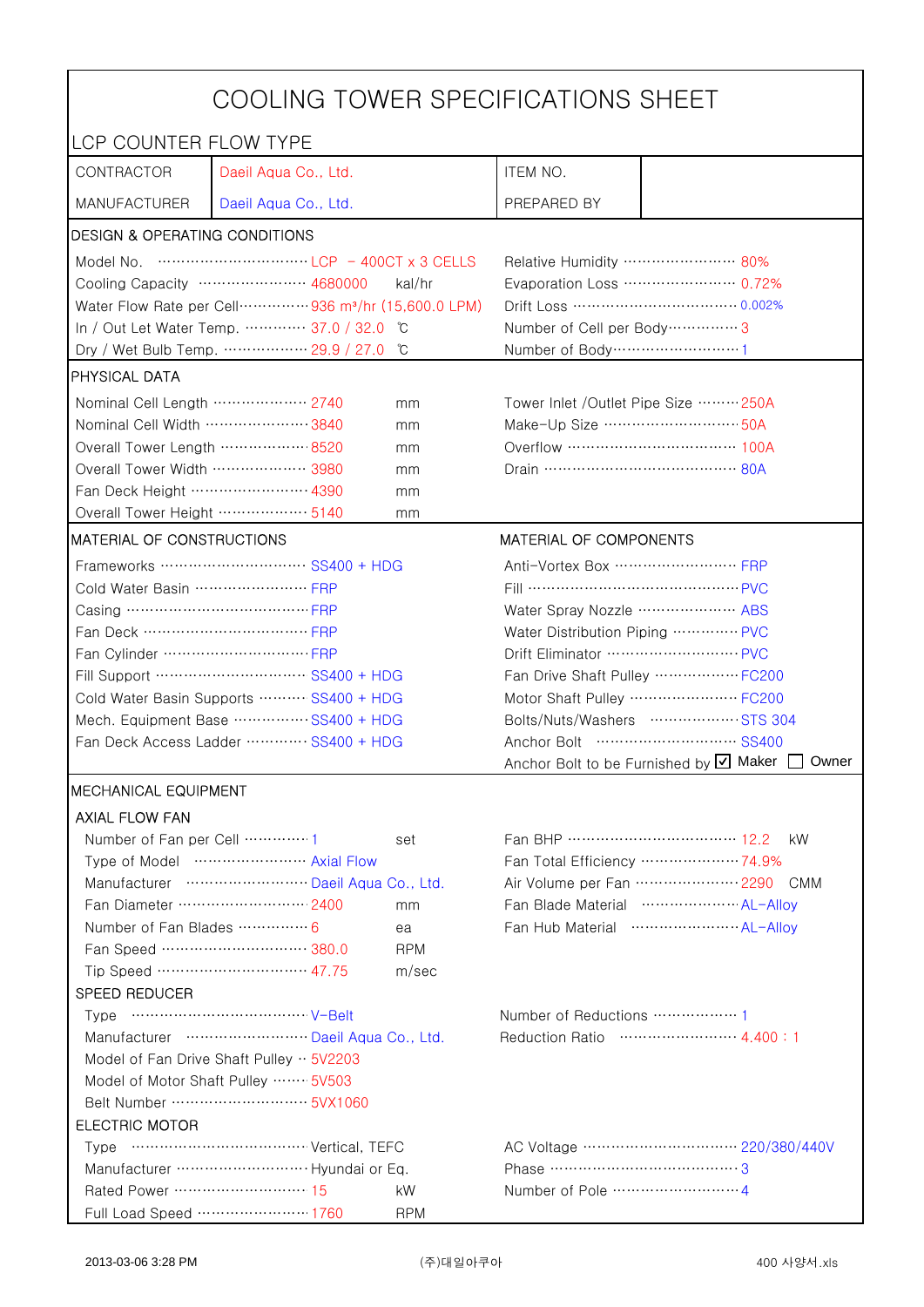|                                                                                                                                                                                                                                                                                                                                      | COOLING TOWER SPECIFICATIONS SHEET                                              |                                      |                                                     |                                                 |  |
|--------------------------------------------------------------------------------------------------------------------------------------------------------------------------------------------------------------------------------------------------------------------------------------------------------------------------------------|---------------------------------------------------------------------------------|--------------------------------------|-----------------------------------------------------|-------------------------------------------------|--|
| LCP COUNTER FLOW TYPE                                                                                                                                                                                                                                                                                                                |                                                                                 |                                      |                                                     |                                                 |  |
| CONTRACTOR                                                                                                                                                                                                                                                                                                                           | Daeil Aqua Co., Ltd.                                                            |                                      | ITEM NO.                                            |                                                 |  |
| <b>MANUFACTURER</b>                                                                                                                                                                                                                                                                                                                  | Daeil Aqua Co., Ltd.                                                            |                                      | PREPARED BY                                         |                                                 |  |
| DESIGN & OPERATING CONDITIONS                                                                                                                                                                                                                                                                                                        |                                                                                 |                                      |                                                     |                                                 |  |
| Model No. $\cdots$ $\cdots$ $\cdots$ $\cdots$ $\cdots$ $\cdots$ $\cdots$ $\cdots$ $\cdots$ $\cdots$ $\cdots$ $\cdots$ $\cdots$ $\cdots$ $\cdots$ $\cdots$ $\cdots$ $\cdots$ $\cdots$ $\cdots$ $\cdots$ $\cdots$ $\cdots$ $\cdots$ $\cdots$ $\cdots$ $\cdots$ $\cdots$ $\cdots$ $\cdots$ $\cdots$ $\cdots$ $\cdots$ $\cdots$ $\cdots$ |                                                                                 |                                      | Relative Humidity …………………… 80%                      |                                                 |  |
|                                                                                                                                                                                                                                                                                                                                      | Cooling Capacity …………………… 6240000                                               | kal/hr                               |                                                     | Evaporation Loss ………………… 0.72%                  |  |
|                                                                                                                                                                                                                                                                                                                                      | Water Flow Rate per Cell ··············· 1248 m <sup>3</sup> /hr (20,800.0 LPM) |                                      |                                                     | Drift Loss …………………………… 0.002%                   |  |
|                                                                                                                                                                                                                                                                                                                                      | In / Out Let Water Temp.  37.0 / 32.0                                           | C                                    | Number of Cell per Body ··············· 4           |                                                 |  |
|                                                                                                                                                                                                                                                                                                                                      | Dry / Wet Bulb Temp.  29.9 / 27.0                                               | °C                                   | Number of Body ······························1      |                                                 |  |
| <b>PHYSICAL DATA</b>                                                                                                                                                                                                                                                                                                                 |                                                                                 |                                      |                                                     |                                                 |  |
| Nominal Cell Length ……………… 2740                                                                                                                                                                                                                                                                                                      |                                                                                 | Tower Inlet / Outlet Pipe Size  250A |                                                     |                                                 |  |
| Nominal Cell Width 3840                                                                                                                                                                                                                                                                                                              |                                                                                 | mm                                   | Make-Up Size ………………………… 50A                         |                                                 |  |
|                                                                                                                                                                                                                                                                                                                                      | Overall Tower Length ……………… 11360                                               | mm                                   |                                                     | Overflow …………………………… 100A                       |  |
| Overall Tower Width ………………… 3980                                                                                                                                                                                                                                                                                                     |                                                                                 | mm                                   | Drain ………………………………… 80A                             |                                                 |  |
| Fan Deck Height …………………… 4640                                                                                                                                                                                                                                                                                                        |                                                                                 | mm                                   |                                                     |                                                 |  |
| Overall Tower Height  5390                                                                                                                                                                                                                                                                                                           |                                                                                 | mm                                   |                                                     |                                                 |  |
| <b>MATERIAL OF CONSTRUCTIONS</b>                                                                                                                                                                                                                                                                                                     |                                                                                 |                                      | MATERIAL OF COMPONENTS                              |                                                 |  |
|                                                                                                                                                                                                                                                                                                                                      | Frameworks ……………………… SS400 + HDG                                                |                                      | Anti-Vortex Box ······························· FRP |                                                 |  |
| Cold Water Basin  FRP                                                                                                                                                                                                                                                                                                                |                                                                                 |                                      | Fill …………………………………… PVC                             |                                                 |  |
| Casing ………………………………… FRP                                                                                                                                                                                                                                                                                                             |                                                                                 |                                      | Water Spray Nozzle ………………… ABS                      |                                                 |  |
| Fan Deck …………………………… FRP                                                                                                                                                                                                                                                                                                             |                                                                                 |                                      | Water Distribution Piping  PVC                      |                                                 |  |
|                                                                                                                                                                                                                                                                                                                                      |                                                                                 |                                      | Drift Eliminator ……………………… PVC                      |                                                 |  |
| Fill Support ………………………… SS400 + HDG                                                                                                                                                                                                                                                                                                  |                                                                                 |                                      | Fan Drive Shaft Pulley  FC200                       |                                                 |  |
| Cold Water Basin Supports  SS400 + HDG                                                                                                                                                                                                                                                                                               |                                                                                 | Motor Shaft Pulley  FC200            |                                                     |                                                 |  |
| Mech. Equipment Base SS400 + HDG                                                                                                                                                                                                                                                                                                     |                                                                                 | Bolts/Nuts/Washers  STS 304          |                                                     |                                                 |  |
| Fan Deck Access Ladder ………… SS400 + HDG                                                                                                                                                                                                                                                                                              |                                                                                 |                                      |                                                     |                                                 |  |
|                                                                                                                                                                                                                                                                                                                                      |                                                                                 |                                      |                                                     | Anchor Bolt to be Furnished by Ø Maker<br>Owner |  |
| <b>MECHANICAL EQUIPMENT</b>                                                                                                                                                                                                                                                                                                          |                                                                                 |                                      |                                                     |                                                 |  |
| <b>AXIAL FLOW FAN</b>                                                                                                                                                                                                                                                                                                                |                                                                                 |                                      |                                                     |                                                 |  |
| Number of Fan per Cell 1                                                                                                                                                                                                                                                                                                             |                                                                                 | set                                  | Fan BHP …………………………… 12.2                            | kW.                                             |  |
|                                                                                                                                                                                                                                                                                                                                      | Type of Model  Axial Flow                                                       |                                      |                                                     | Fan Total Efficiency  74.9%                     |  |
|                                                                                                                                                                                                                                                                                                                                      | Manufacturer  Daeil Aqua Co., Ltd.                                              |                                      |                                                     | Air Volume per Fan  2290 CMM                    |  |
|                                                                                                                                                                                                                                                                                                                                      | Fan Diameter ……………………… 2400                                                     | mm                                   |                                                     | Fan Blade Material  AL-Alloy                    |  |
| Number of Fan Blades  6                                                                                                                                                                                                                                                                                                              | Fan Speed ………………………… 380.0                                                      | ea<br><b>RPM</b>                     |                                                     |                                                 |  |
|                                                                                                                                                                                                                                                                                                                                      | Tip Speed ………………………… 47.75                                                      | m/sec                                |                                                     |                                                 |  |
| SPEED REDUCER                                                                                                                                                                                                                                                                                                                        |                                                                                 |                                      |                                                     |                                                 |  |
|                                                                                                                                                                                                                                                                                                                                      |                                                                                 |                                      |                                                     |                                                 |  |
| Manufacturer  Daeil Aqua Co., Ltd.                                                                                                                                                                                                                                                                                                   |                                                                                 | Reduction Ratio …………………… 4.400:1     |                                                     |                                                 |  |
|                                                                                                                                                                                                                                                                                                                                      | Model of Fan Drive Shaft Pulley $\cdot \cdot$ 5V2203                            |                                      |                                                     |                                                 |  |
|                                                                                                                                                                                                                                                                                                                                      | Model of Motor Shaft Pulley  5V503                                              |                                      |                                                     |                                                 |  |
|                                                                                                                                                                                                                                                                                                                                      |                                                                                 |                                      |                                                     |                                                 |  |
| <b>ELECTRIC MOTOR</b>                                                                                                                                                                                                                                                                                                                |                                                                                 |                                      |                                                     |                                                 |  |
|                                                                                                                                                                                                                                                                                                                                      |                                                                                 |                                      |                                                     |                                                 |  |
|                                                                                                                                                                                                                                                                                                                                      |                                                                                 |                                      | Phase ……………………………………3                               |                                                 |  |
| Rated Power ……………………… 15                                                                                                                                                                                                                                                                                                             |                                                                                 | kW                                   |                                                     |                                                 |  |
|                                                                                                                                                                                                                                                                                                                                      | Full Load Speed ………………… 1760                                                    | <b>RPM</b>                           |                                                     |                                                 |  |